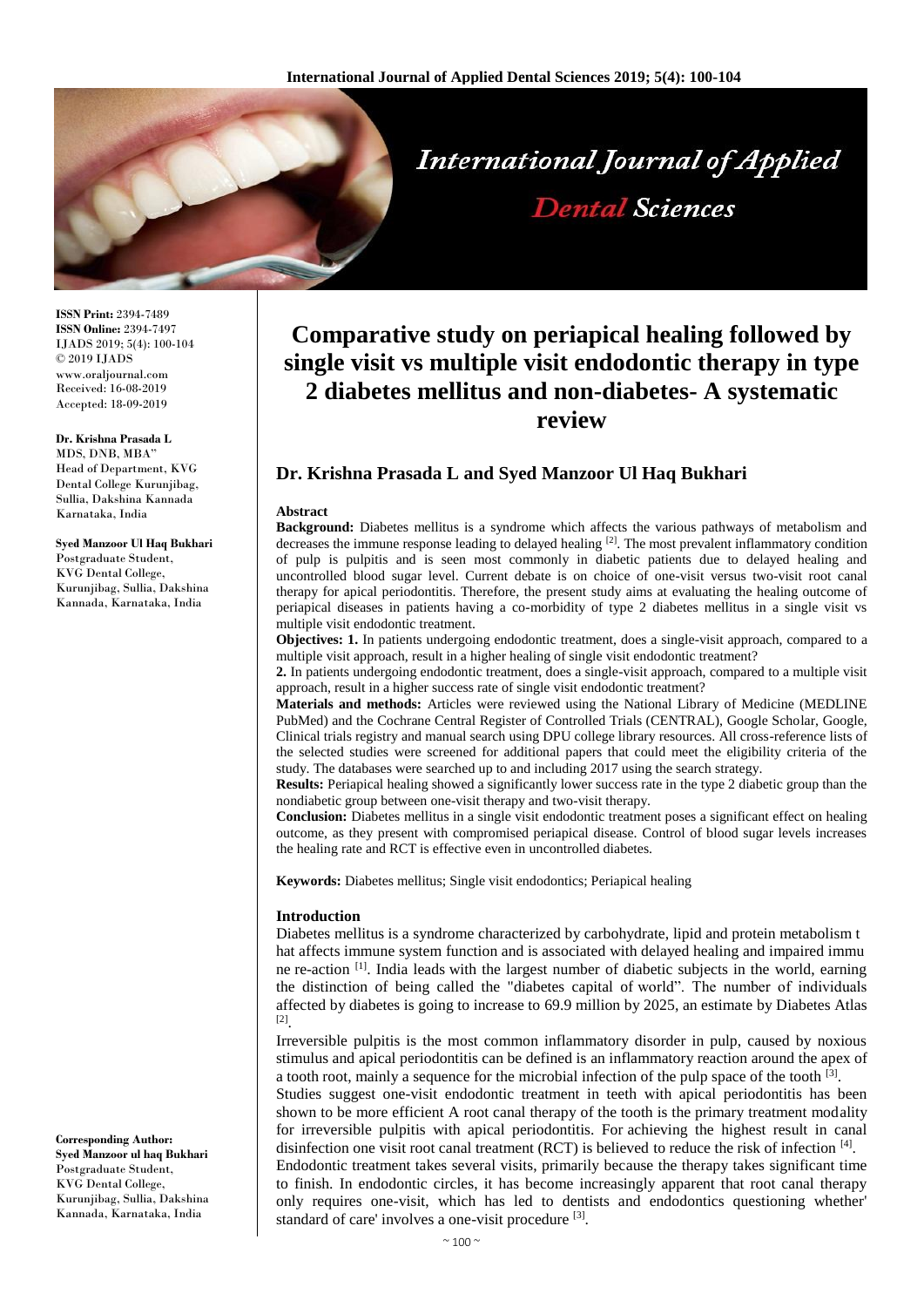International Journal of Applied Dental Sciences [http://www.oraljournal.com](http://www.oraljournal.com/)

The use of modern techniques, such as magnification and illumination, electronic apex systems, rotary nickel titanium files and so forth, not only increases the success rate of endodontic therapy but also shortens the time required for therapy <sup>[5]</sup>. With obvious advantages of one-visit endodontics and positive patient acceptance, it is not obviating that this treatment mode has become prevalent [3].

Thus, this present study is directed to compare and assimilate the outcome of single visit and multiple visit therapy in type 2 diabetes and non-diabetes.

### **Materials and methods**

**Inclusion criteria:** teeth with irreversible pulpitis, both anterior and posterior teeth as well as maxillary and mandibular teeth; Subjects diagnosed with type 2 diabetes mellitus; Subjects presented with mature teeth with infected necrotic root canals and radiographic evidence of periapical bone loss (as an indication of pre-operative canal infection); All selected root canals had not received any endodontic treatment previously; Subjects underwent non-surgical root canal treatment during the study.

**Exclusion criteria:** Patients with periodontal disease or systemic disorders other than DM, patients taking steroids, pregnant patients, patients with cracks/fractures, patients who underwent a procedural error, smokers, and patients with a history of antibiotic intake in the preceding month were excluded from the study; no healing rate present, studies other than English language; Animal studies

### **Formulation of PICO format**

- P Participants: Patient with type diabetes mellitus
- I Intervention: Single visit
- C Comparison: Multiple visit
- O Outcome- periapical healing

(diabetes mellitus OR type 2 diabetes) AND (periapical

healing OR healing rate OR success rate) AND (endodontic treatment OR endodontic therapy OR root canal treatment OR root canal therapy) AND (single-visit OR one-visit OR 1 visit)

## **Information sources**

Internet sources of evidence was used for study purpose: Google Scholar Cochrane Central Register of Controlled Trials (CENTRAL) The National Library of Medicine (MEDLINE) PubMed, Google Scholar and manual search using college library resources. Cross-reference lists of the studies that were screened were searched for papers that could meet the eligibility criteria of the study. The databases were up to and including 2019 using the search strategy

# **Data Collection Process**

Preliminary screening consisted total of 18800 articles out of which 267 articles were identified, and 260 papers were excluded because they were review papers, case reports, data studies, or irrelevant reports. There were 2 papers on clinical trials and the full texts of these publications were retrieved. A manual search was performed on the references of these papers, leading to the discovery of 1 additional publication. A standard pilot form in excel sheet was initially used and then all those headings not applicable for review were removed. Data extraction was done for one article and this form was reviewed by an expert and finalized. This was followed by data extraction for all the articles. The papers were screened independently by two reviewers Any disagreement between the two reviewers was resolved after additional discussion. Therefore, a total of 3 publications were included in this review that reported periapical healing followed by single visit vs multiple visit endodontic therapy in type 2 diabetes mellitus were summarized in Tables 1 and figure 1.

### **Results**

| Table 1: shows studies on periapical healing in type 2 diabetes mellitus |  |  |  |  |
|--------------------------------------------------------------------------|--|--|--|--|
|--------------------------------------------------------------------------|--|--|--|--|

| <b>Author</b>         | Method                              | <b>Main Finding</b>                                                                                                  |  |  |
|-----------------------|-------------------------------------|----------------------------------------------------------------------------------------------------------------------|--|--|
| Arya S et al.         | 60 mandibular molars                |                                                                                                                      |  |  |
|                       | Diabetic $-30$                      | Diabetes mellitus may have a negative impact on the outcome of endodontic                                            |  |  |
|                       | Non diabetic–30 teeth               | treatment in terms of periapical healing.                                                                            |  |  |
|                       | evaluation period: 12 months        |                                                                                                                      |  |  |
| Rudranaik S<br>et al. | 80-teeth with irreversible pulpitis | The periapical lesions in patients with poor diabetic control showed failure.                                        |  |  |
|                       | Diabetic-40                         |                                                                                                                      |  |  |
|                       | Non diabetic-40                     | The clinical and radiographic healing outcome of single visit endodontic<br>therapy was delayed in diabetic patients |  |  |
|                       | evaluation period: 6 months         |                                                                                                                      |  |  |
| Fouad AF et<br>al.    | Total cases-5244                    |                                                                                                                      |  |  |
|                       | Without diabetes -5002              | Increased periodontal disease in teeth involved endodontically and have a                                            |  |  |
|                       | Insulin dependent-58                | reduced likelihood of success of endodontic treatment in cases with                                                  |  |  |
|                       | Non-insulin dependent-184           | preoperative periradicular lesions                                                                                   |  |  |
|                       | Evaluation period 2 yr. $-4$ yr.    |                                                                                                                      |  |  |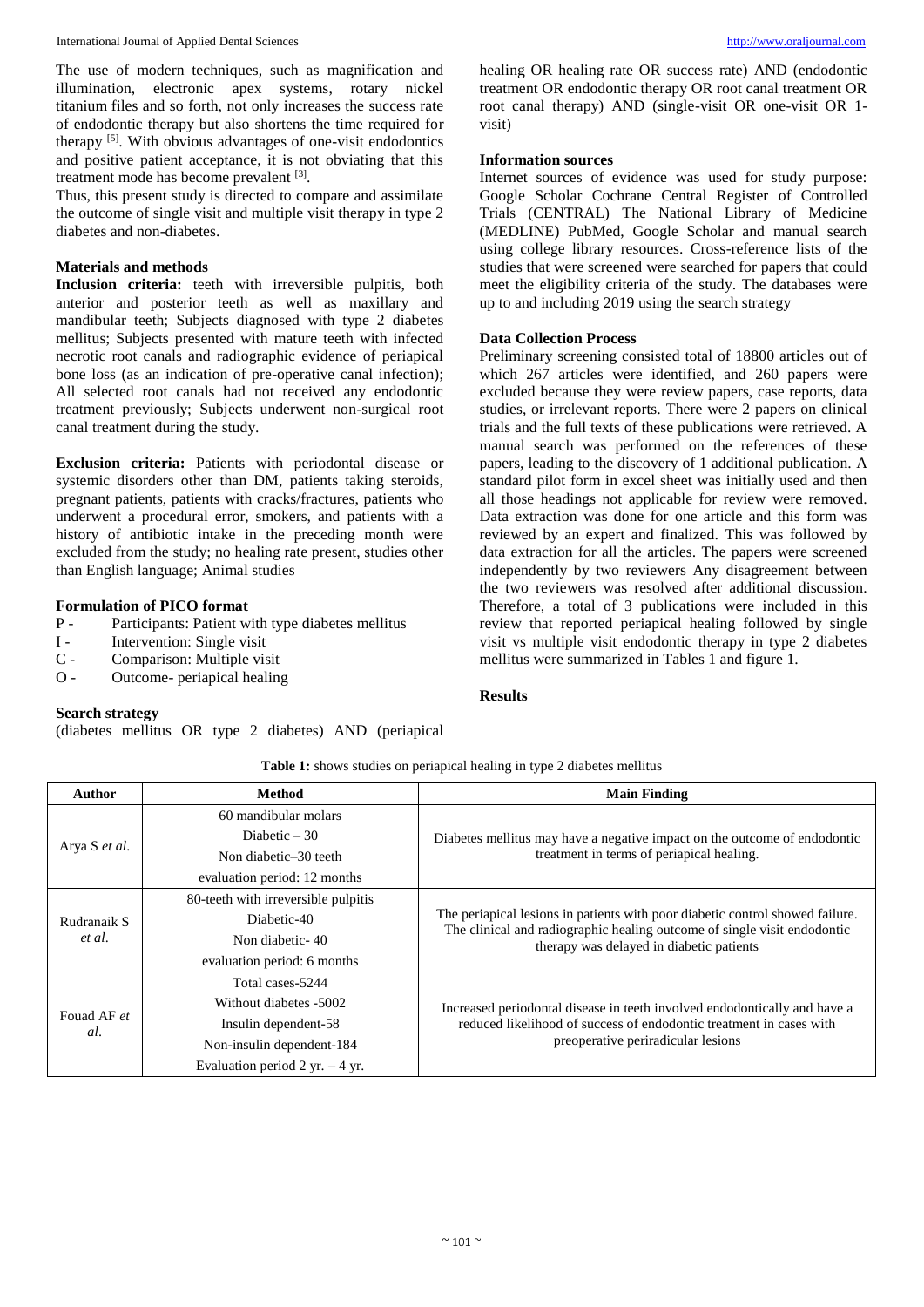

**Fig 1:** Flowchart of the literature search

### **Discussion**

In the current research, the three papers were systematically evaluated for the healing of periapical lesions after one visit or multiple visits endodontic therapy. Fouad *et al*. [6] was of suggestion that DM may be a modulating factor for endodontic infection that can affect periapical tissue healing [7] . The compromised circulation within pulp due to endarteritis obliterans and lack of collateral circulation along with altered polymorphonuclear activity in diabetics are considered as predisposition for infection or pulp necrosis [8]. In diabetic patient the management of apical periodontitis involves infection control by cleaning and shaping and obturation of root canal. Endodontic treatment and diabetic patients that has almost three times increased failure rate <sup>[3]</sup>.

Success rate of endodontic treatment was reported 87% by Britto LR *et al.* <sup>[5]</sup> However, the history of pain, presence of the sinus tract and apical tenderness influences the result of endodontic treatment. But evaluation of pain, sinus tract and apical tenderness has shown success over a 6-month period [9]. Results by Rudranaik S and Chugal *et al.*, who found that success rate of teeth with a preoperative sinus tract was less than patient presented without sinus tract <sup>[10]</sup>. But contrary to this Fouad *et al*. [6] maintained the presence of a preoperative sinus tract did not reveal any significant differences in treatment outcome.

Diabetic subjects demonstrate greater size than non-diabetic lesions. The findings are consistent with the research undertaken by Iwama *et al*., which showed that there were more large periradicular lesions and that alveolar bone resorption in diabetics <sup>[10]</sup>. A success rate of 70% over a duration of one year was observed in  $\geq$ 3 mm sized lesions <sup>[9]</sup>. In their analysis, Friedman *et al*. discovered that apical periodontitis teeth were successful at about 74% to 86% <sup>[11]</sup>.

It was suggested that it may be 4 or 5 years before healing is assessed appropriately  $[12, 13]$ . Considering the difficulties to gather resource and nature of clinical studies and patient dropouts over time, many studies have used 12 months as an end point [14-16]. It's ideal to use longer observation periods, but evidence of periapical changes in bone density associated with healing should be apparent at 12 months when using the periapical index score (PAI) [17].

In terms of periapical healing, study by Arya S *et al*. [18] showed success rate of the Type 2 diabetic group was significantly lower than that of the non-diabetic group at 43%. But 90% of instances were reported as enhanced periapical status even amongst type 2 diabetics. In their research, Byström *et al*. proposed that the lesion should not be marked as failure until the lesion has shown continuously declined in size [19] .

Type 2 diabetes, have been associated with a greater risk of ill response to odontogenic pathogens by periradicular tissues [20]. Patients with diabetes have more complicated and impaired periapical disease presentation and the condition has a major impact on the healing outcome of single-visit endodontic therapy. Rudranaik  $S^{[9]}$  conducted a study to evaluate single visit endodontic treatment in type 2 diabetic patients with irreversible pulpitis and apical periodontitis with 6 months follow up and came to conclusion diabetic subjects showed delayed healing. Poorly controlled diabetics showed delayed healing in comparison with good and well-controlled subjects. A success rate of 90% in non-diabetic patients and 60% in diabetic patients was seen in 2 months on radiographic criteria. Even after one year of follow-up, 15% of diabetic patients showed no healing thus failure, but at the same time 100% of non-diabetic patients attained healing in six months. Good and fair glucose controlled diabetic subjects led to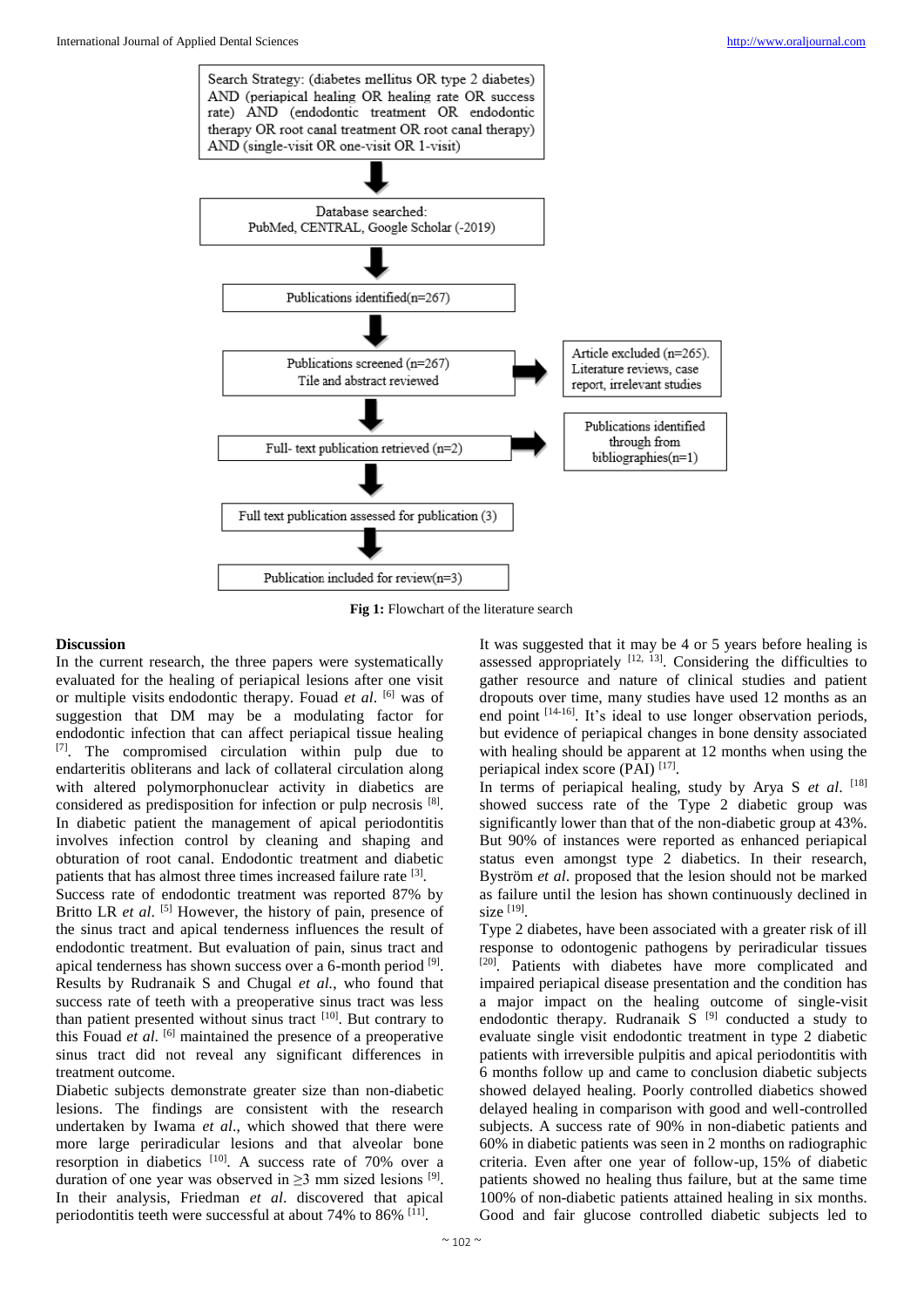better healing than badly controlled diabetic subjects. Cheraskin and Ringsdort showed radiographic healing of periapical lesion in a high glucose group demonstrates progress in only 48% while in relative 74% was present with low glucose group<sup>[21]</sup>

DM impacts many immune system tasks and jeopardizes immune responses. DM influences immune cell activity causing an inflammatory rise in monocyte polymorphonuclear leucocyte pro-inflammatory cytokines and decline in growth factors. This results in chronic inflammation, chronic destruction of tissue and decreased ability to heal  $[22]$ . Pulpal necrosis is thought to have a more virulent microbial appearance in diabetics, with increased in *Prevotella intermedia, Porphyromonas gingivalis, F. Nucleatum, P. microns and streptococci* Hence, antimicrobial root canal regimens should be handled effectively for diabetics. The most efficient root canal irrigants have been shown to be as chlorhexidine and sodium hypochlorite (NaOCl)<sup>[9, 23]</sup>. Proteins, lipids, and nucleic enzymes have also been suggested to become irreversibly glycated and transformed into advanced glycation end products (AGEs). This accumulation of AGEs and their communication with tissue receptors could contribute to enhanced inflammation, which could in fact boost the general opposition to insulin and affect metabolic restrictions <sup>[24]</sup>, and can also lead to increased bone resorptive and less of bone formation  $[25, 26]$ .

#### **Conclusion**

In summary, after initial nonsurgical root canal treatment with apical periodontitis of necrotic teeth, evidence suggests no distinction between periapical treatment and two-visit treatment. Its suggested by literature subjects with diabetes were more susceptible to larger and chronic periapical lesions. In diabetic patients, periapical lesions were also seen more frequently. Smaller lesions indicated faster healing rates, on the contrary, larger lesion showed higher failure. Healing result in uncontrolled diabetics varies from poor, fair and well-controlled diabetics. Although few lesions may persist over a one-year radiographic follow-up, a reduction in lesion size is considered success Therefore, long-term follow-up trials are needed to evaluate and determine periapical healing. Even in uncontrolled type 2 diabetic patients, root canal therapy is still efficient in preserving teeth

#### **References**

- 1. Nayak M, Kotigadde S, Shetty H, Ramya M. Diabetes mellitus & apical periodontitis. Journal of Endodontology. 2013; 24(2):103-8.
- 2. Mohan V, Sandeep S, Deepa R, Shah B, Varghese C. Epidemiology of type 2 diabetes: Indian scenario. The Indian journal of medical research. 2007; 125(3):217-30.
- 3. Figdor D. Apical periodontitis: a very prevalent problem. Oral Surg Oral Med Oral Pathol. 2002; 94(6).
- 4. Trope M, Delano EO, Ørstavik D. Endodontic treatment of teeth with apical periodontitis: single vs. multivisit treatment. Journal of endodontics. 1999; 25(5):345-50.
- 5. Britto LR, Katz J, Guelmann M, Heft M. Periradicular radiographic assessment in diabetic and control individuals. Oral Surgery, Oral Medicine, Oral Pathology, Oral Radiology, and Endodontology. 2003; 96(4):449-52.
- 6. Fouad AF. Diabetes mellitus as a modulating factor of endodontic infections. Journal of Dental Education. 2003; 67(4):459-67.
- 7. Graves DT, Liu R, Oates TW. Diabetes‐ enhanced

inflammation and apoptosis-impact on periodontal pathosis. Periodontology 2000. 2007; 45(1):128-37.

- 8. Tennenberg SD, Finkenauer R, Dwivedi A. Absence of lipopolysaccharide-induced inhibition of neutrophil apoptosis in patients with diabetes. Archives of Surgery. 1999; 134(11):1229-34.
- 9. Rudranaik S, Nayak M, Babshet M. Periapical healing outcome following single visit endodontic treatment in patients with type 2 diabetes mellitus. Journal of clinical and experimental dentistry. 2016; 8(5):e498.
- 10. Chugal NM, Clive JM, Spångberg LS. A prognostic model for assessment of the outcome of endodontic treatment: effect of biologic and diagnostic variables. Oral Surgery, Oral Medicine, Oral Pathology, Oral Radiology, and Endodontology. 2001; 91(3):342-52.
- 11. Friedman S, Mor C. The success of endodontic therapy healing and functionality. CDA J. 2004; 32(6):493-503.
- 12. Peters L, Wesselink P. Periapical healing of endodontically treated teeth in one and two visits obturated in the presence or absence of detectable microorganisms. International endodontic journal. 2002; 35(8):660-7.
- 13. Weiger R, Rosendahl R, Löst C. Influence of calcium hydroxide intracanal dressings on the prognosis of teeth with endodontically induced periapical lesions. International endodontic journal. 2000; 33(3):219-26.
- 14. Waltimo T, Trope M, Haapasalo M, Ørstavik D. Clinical efficacy of treatment procedures in endodontic infection control and one year follow-up of periapical healing. Journal of endodontics. 2005; 31(12):863-6.
- 15. Quesnell BT, Alves M, Hawkinson Jr RW, Johnson BR, Wenckus CS, BeGole EA. The effect of human immunodeficiency virus on endodontic treatment outcome. Journal of endodontics. 2005; 31(9):633-6.
- 16. Huumonen S, Lenander-Lumikari M, Sigurdsson A, Ørstavik D. Healing of apical periodontitis after endodontic treatment: a comparison between a siliconebased and a zinc oxide-eugenol-based sealer. International endodontic journal. 2003; 36(4):296-301.
- 17. Penesis VA, Fitzgerald PI, Fayad MI, Wenckus CS, BeGole EA, Johnson BR. Outcome of one-visit and twovisit endodontic treatment of necrotic teeth with apical periodontitis: a randomized controlled trial with one-year evaluation. Journal of endodontics. 2008; 34(3):251-7.
- 18. Arya S, Duhan J, Tewari S, Sangwan P, Ghalaut V, Aggarwal S. Healing of apical periodontitis after nonsurgical treatment in patients with type 2 diabetes. Journal of endodontics. 2017;43(10):1623-7.
- 19. Byström A, Happonen RP, Sjögren U, Sundqvist G. Healing of periapical lesions of pulpless teeth after endodontic treatment with controlled asepsis. Dental traumatology. 1987; 3(2):58-63.
- 20. Iwama A, Nishigaki N, Nakamura K, Imaizumi I, Shibata N, Yamasaki M *et al*. The effect of high sugar intake on the development of periradicular lesions in rats with type 2 diabetes. Journal of dental research. 2003; 82(4):322-5.
- 21. Cheraskin E, Ringsdorf Jr W. The biology of the endodontic patient. 3. Variability in periapical healing and blood glucose. Journal of oral medicine. 1968; 23(3):87.
- 22. Delamaire M, Maugendre D, Moreno M, Le Goff MC, Allannic H, Genetet B. Impaired leucocyte functions in diabetic patients. Diabetic Medicine. 1997; 14(1):29-34.
- 23. Siqueira Jr JF, Rôças IN, Santos SR, Lima KC, Magalhães FA, de Uzeda M. Efficacy of instrumentation